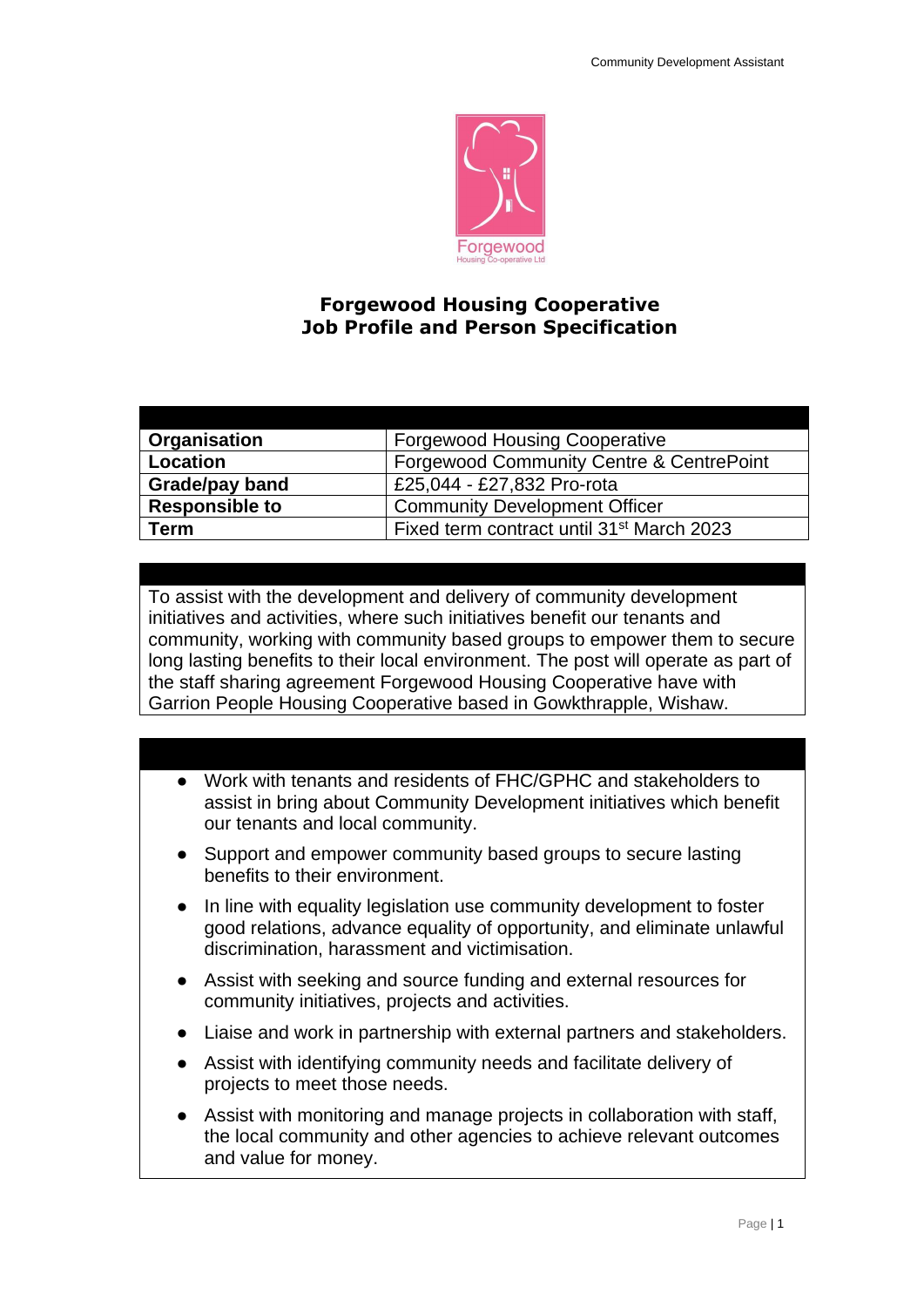- Assist with FHC's/GPHC's Tenant Participation Strategy
- Assist with developing and improving resident involvement, participation and empowerment of the local community through innovative campaigns and events in both areas.
- Liaise with the Housing Coops regarding publicity and events.
- Keep up-to-date with new ideas and best practice relating to community development.
- Carry out duties and responsibilities in accordance with FHC's/GPHC's Core Values, Standards, Targets, Policies and Procedures.
- Respond to correspondence, telephone calls, emails and complaints in accordance with FHC's/GPHC's policies.
- Work proactively to achieve FHC's/GPHC's aims and objectives by meeting individual targets as agreed via appraisal/supervision.
- Attendance at meetings with partners, external agencies and resident forum's, meetings and activities as required.
- Carry out any other duties within the scope of the grade as required by the line manager.

FHC's/GPHC's vision is to deliver homes and communities where residents feel happy and secure and community development is a key contributor to this.

The Community Development Assistant role supports and compliments the work of our Community Development Officer. There is a strong emphasis on sustainability, project delivery and partnerships working in order to increase the impact with the available resources.

The role assists with the whole project lifecycle from initial ideas, event/ campaign planning and risk assessment through to delivery and value for money evaluation and it will be important to keep up to date with new ideas and best practice in community development and inward investment.

The nature of the role means that there will sometimes be a need to attend meetings/events outside office hours.

| Educated to degree level or above                                                                                                     |   |
|---------------------------------------------------------------------------------------------------------------------------------------|---|
| Minimum of one years' experience within a Community<br>development setting.                                                           |   |
| Knowledge of a range of community engagement methods                                                                                  | F |
| Excellent Interpersonal, written and verbal communication<br>skills. Ability to write clearly and creatively in a range of<br>formats | F |
| Experience of project planning, delivery, evaluation and<br>keeping clear records                                                     | F |